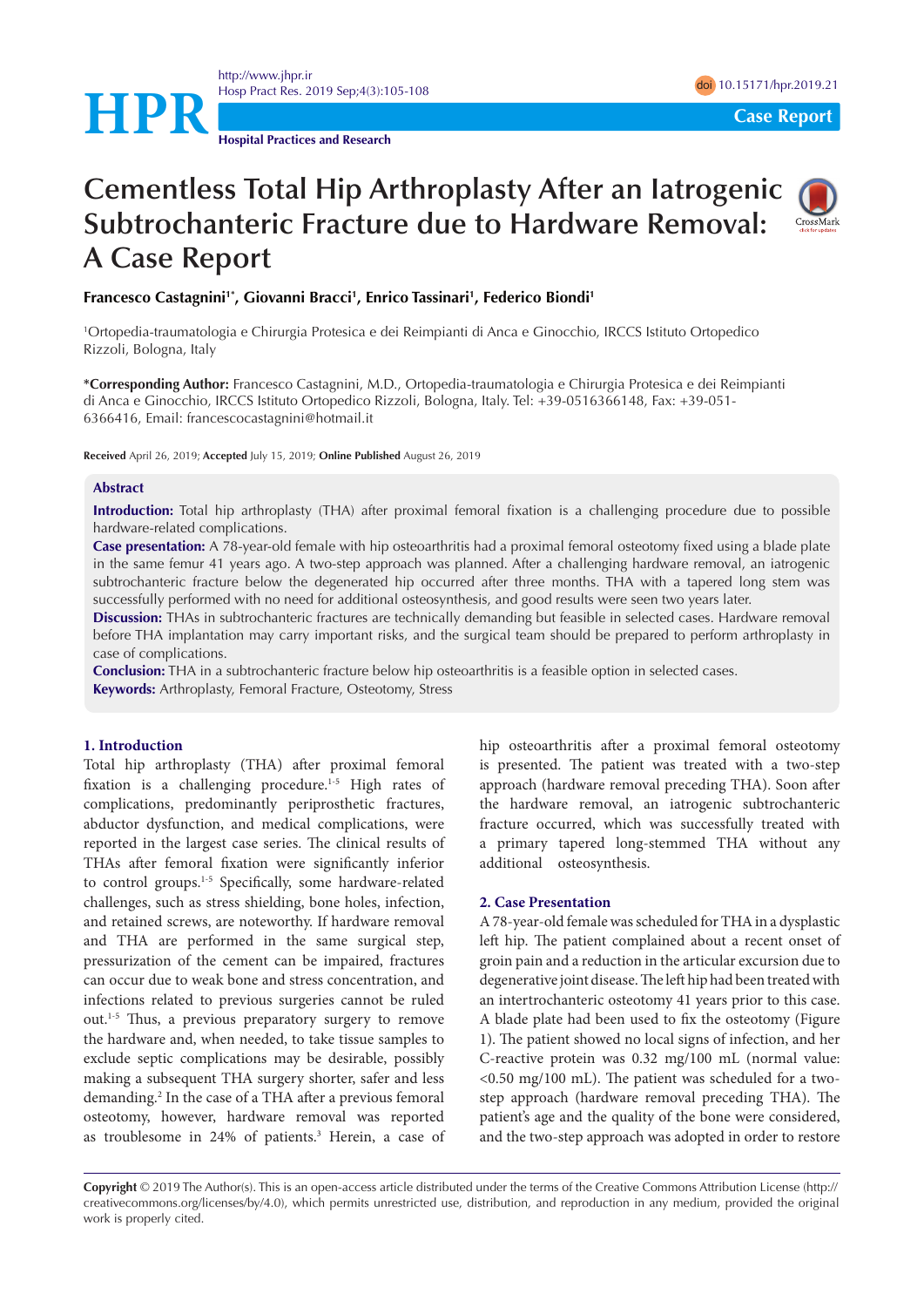the bone stock after hardware removal and reduce the risk of iatrogenic fractures during stem positioning.

The patient had a body mass index of 26.4  $\text{kg/m}^2$  (165 cm and 72 kg) and unremarkable comorbidities. She was classified as ASA (American Society of Anesthesiologists) grade 2. The hardware removal was performed using a lateral approach on the previous scar. The removal was difficult; only one screw could be easily removed. The other 4 screws were removed using a trephine; thus, the lateral cortex was weakened. Due to possible additional risks related to the reduced bone stock (intraoperative fractures, stem subsidence), the conversion to a single-stage procedure, that is, immediate THA, was not performed.

The patient was then advised not to weight-bear until a proper bone stock restoration was achieved. After three months, while a toe touch weight-bearing was allowed, the patient started complaining of hip pain. After 15 days, the patient felt pain, was unable to walk, and had a shortened left lower limb (-2 cm). An iatrogenic subtrochanteric fracture occurred [\(Figure 1\)](#page-1-0). To treat the fracture below the osteoarthritic hip, a revision THA was implanted. The same lateral incision was used, allowing a direct visualization of the fracture. First, the acetabulum was prepared as usual, and then a trabecular metal cup with a longevity polyethylene liner was implanted (Zimmer, Warsaw, US). On the femoral side, a proper fracture reduction was performed and maintained using reduction forceps. The fracture reduction was directly controlled while the femoral canal was prepared using progressive reamers. A tapered 190-cm long stem (Wagner, Zimmer, Warsaw, US) was implanted in order to bypass the fracture. Due to the good fracture stability, no additional osteosynthesis was performed. The lateral cortical bone loss was filled with autologous bone from reaming. The implant was then reduced using a 28-mm metal head [\(Figure 2](#page-2-0)).

<span id="page-1-0"></span>After surgery, weight-bearing was not allowed. Toe touch

weight bearing was allowed after 45 days. Complete weight bearing was delayed until the third month after surgery [\(Figure 2\)](#page-2-0).

After three years, the patient was painless, active, and independent, requiring a walking cane for long walks (Harris Hip score: 91 points). Radiographic examination revealed the healing fracture and a well-positioned implant with no signs of stem subsidence ([Figure 2\)](#page-2-0).

# **3. Discussion**

Previous proximal femoral fixation was associated with a more demanding THA conversion.<sup>2,3,5</sup> In particular, the presence of hardware was described as one of the most notable challenges, influencing the surgical approach, blood loss, operative time, and the implant choice, with increased risk of infections, fractures, and possible loosening.<sup>2,3,5</sup> Despite the need for two surgical procedures, a two-step approach may provide a safer solution: the hardware can be removed in the first step and then, after the bone stock restoration, the THA can be performed.<sup>2, 5</sup> However, hardware removal before THA is associated with high rates of challenges and complications (24%). Systemic osteoporosis and local bone stock reduction due to stress protection have been reported as predisposing factors for fractures.<sup>1,3</sup> In this case report, the age of the patient, the hardware-related stress shielding, and the arduous removal associated with broken screws requiring burs and trephines severely weakened the lateral cortex, resulting in a transverse subtrochanteric fracture. The conversion to a single-step procedure may have been beneficial in this case; however, due to the reduced bone stock and no strict indication (like frank fracture) to perform a demanding and risky surgery, the THA implantation was delayed. When the fracture occurred below the osteoarthritic hip, the chosen treatment was a THA with a revision stem. In fact, a simple reduction and fixation would have not



**Figure 1.** Anterior-posterior X-ray of the pelvis showed an osteoarthritic hip in a mild dysplastic morphology: a femoral varus osteotomy with a blade-plate fixation was performed 41 years before (A). The anterior-posterior X-ray of the pelvis soon after the challenging hardware removal showed severe lateral bone loss and a very thin medial cortex at the level of the removed bone screws (B). The frontal CT scan 15 days later confirmed the situation (C). After 90 days, in two serial anterior-posterior X-rays of the pelvis, a varus angulation was evident, which ended in an iatrogenic, transverse subtrochanteric fracture (D and E).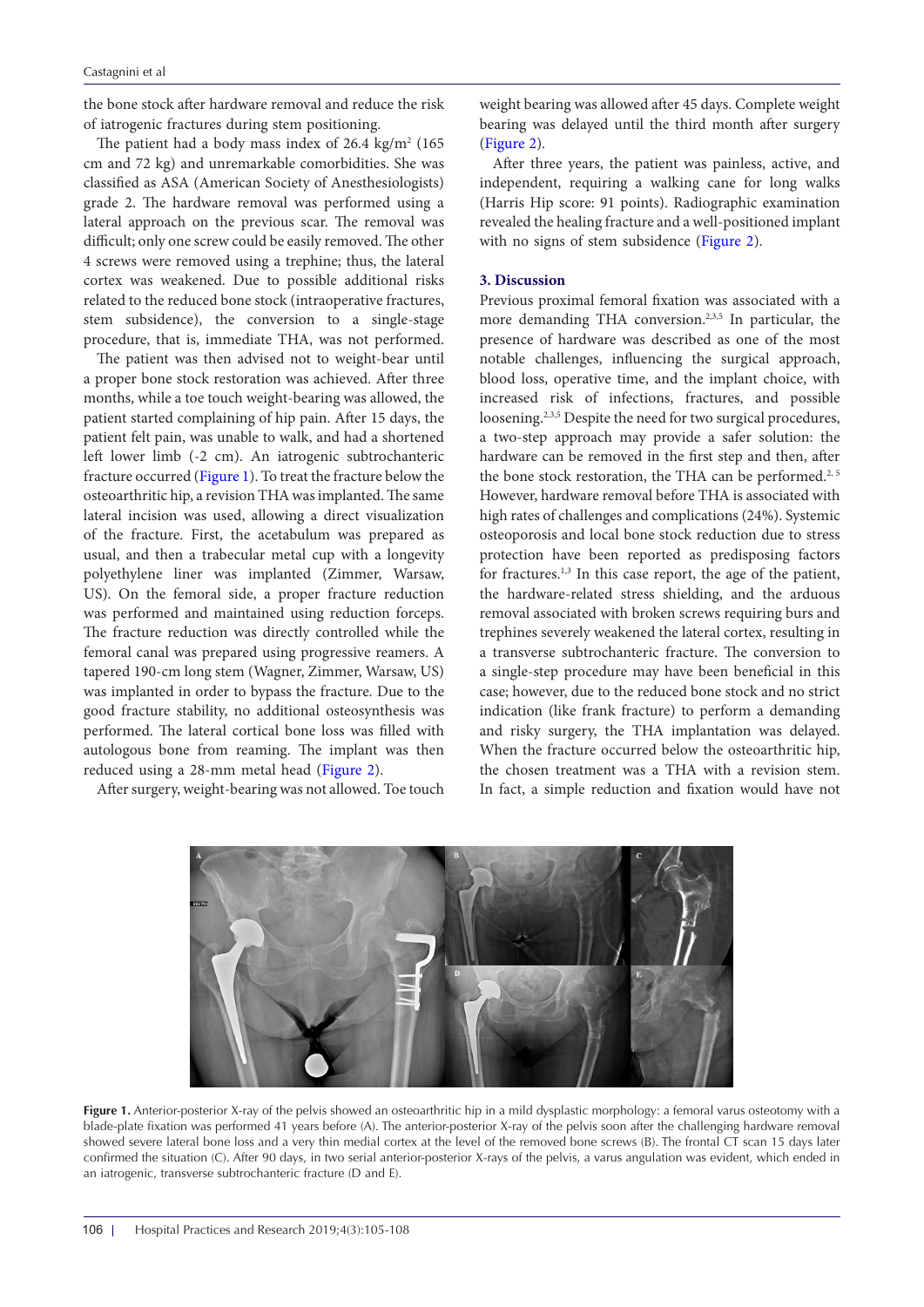<span id="page-2-0"></span>

**Figure 2.** A tapered long stem was implanted, bypassing the fracture and obtaining a good reduction and fixation (A). After 45 days (B and C) and 3 years (D), the fracture showed progressive signs of healing and good osseointegration of the stem.

addressed the articular degeneration and would have required another surgical procedure. Thus, a cementless highly porous cup with a polyethylene insert, a metal ball and a conical long stem was implanted. A conical stem may have provided a good distal (diaphyseal) fixation, bypassing the fracture and achieving a satisfying reduction, but as reduction and fixation was brilliantly achieved by the long stem, no additional osteosynthesis was required.

The use of the cementless long stem in cases of subtrochanteric fracture has been amply reported. Yuasa et al described a single case of atypical subtrochanteric fracture below an arthritic hip after a prolonged bisphosphonate therapy.<sup>6</sup> A tapered modular THA with an additional osteosynthesis was adopted with good results. A 12-patient case series was provided by Oztürkmen et al.7 The subtrochanteric fractures below arthritic hips were treated with cannulated, tapered long stems (Helios, Biomet, Warsaw, US). Cerclages and cables were used to avoid fracture propagation. A distal fracture and a greater trochanter fracture occurred. Encouraging results were described, with a mean Harris Hip score of 83 points and only one case of stem subsidence. The authors postulated that such a single procedure was demanding, but in the case of elderly patients, it might have provided a good alternative to two-step surgeries (fixation+THA).

Despite the appropriate differences, THAs after failed subtrochanteric fracture fixation may provide a good comparison with our case report. Only a few patients included in large case series have been described. Enocson et al reported 25 subtrochanteric fractures treated with total or partial hip arthroplasty procedures. Despite the inclusion of different approaches and devices, long stem implants performed better with a reduced risk of revision.<sup>8</sup> Thakur et al and Weiss et al respectively described 5 failed intertrochanteric fracture fixations with subtrochanteric extension and 20 failed subtrochanteric fracture fixations treated with tapered long stems; their clinical and radiographic results were good.<sup>9,10</sup>

# **4. Conclusion**

This case report highlighted two hot topics in complex THAs: the challenges presented by femoral hardware presence and the lack of consensus about the treatment of subtrochanteric fractures below osteoarthritic hips. Femoral hardware should be removed before THA, allowing bone stock restoration and ruling out latent sepsis. Unfortunately, a remote risk of fracture should be taken into account. When a difficult hardware removal is anticipated, a resurfacing or a mini-stem option should be evaluated, weighting the pros (no hardware removal) and the cons (metallosis) of this procedure. In the current case, the conversion to a single-stage procedure (THA with a tapered stem) immediately after the complicated hardware removal may have been the best solution; however, this procedure is really demanding, and the risk of intraoperative fractures and subsequent stem subsidence may be very high, particularly in elderly patients. Thus, this procedure should be limited to very selected cases in which the two-stage procedure is too physically demanding for the patient. In cases of a subtrochanteric fracture below an osteoarthritic hip, when a single procedure is recommended, a cementless tapered long stem implant seems to be a viable option. This stem bypasses the fracture, maintains a proper reduction, and achieves a good diaphyseal fixation. Additional osteosynthesis can be avoided if a good stability of the fracture is achieved with the stem acting as an internal fixator.

#### **Authors' Contributions**

The authors contributed equally to this work, collecting and analyzing data (FC, ET, FB, GB) and preparing the manuscript (FC). The local ethical committee approved the study, and signed consent was obtained from the patient.

## **Conflict of Interest Disclosures**

The authors declare that they have no conflicts of interest.

## **Ethical Approval**

The current study met the ethics standards described in the Declaration of Helsinki and Singapore. The institutional review board (IRB) approved the study, and the patient gave informed consent for this case presentation.

#### **References**

1. Barquet A, Giannoudis PV, Gelink A. Femoral neck fractures after removal of hardware in healed trochanteric fractures. Injury.